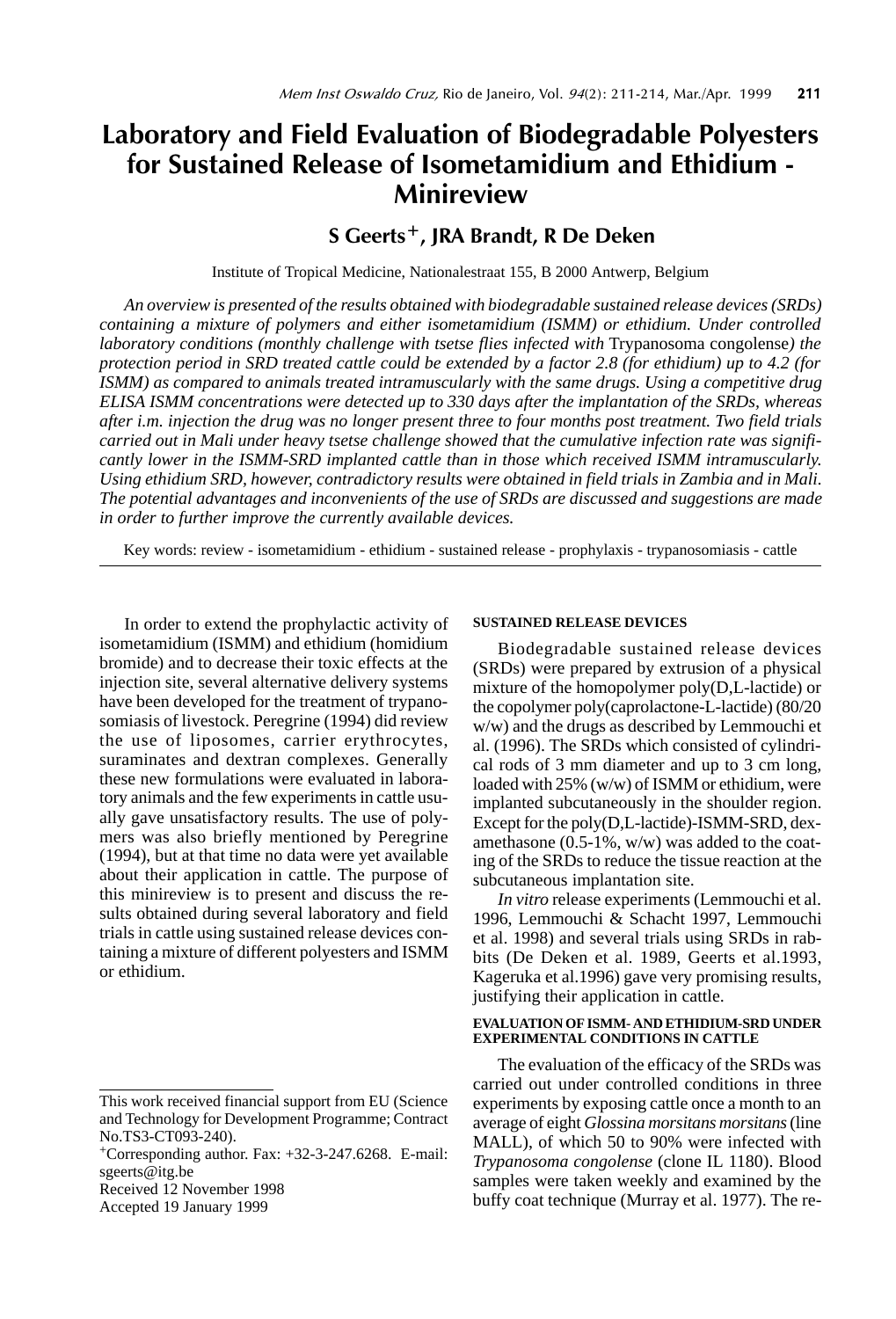sults of three successive experiments are summarized in Table I. The prophylactic period using the SRD was extended by a factor 2.8 up to 4.2 for ethidium and ISMM (copolymer) respectively as compared to the i.m. injection of the drugs. At the implantation site of the SRDs nodules of up to 3 cm diameter developed, which gradually disappeared afterwards.

The kinetics of the concentration of ISMM and ethidium in the serum of the poly(D,L-lactide)- SRD implanted cattle was studied using the ISMM-ELISA as described by Eisler et al. (1993,1996) or the ethidium-ELISA according to Murilla (1996). In the SRD-implanted cattle the pharmacokinetics of both drugs were completely different from that observed in i.m. treated animals. In the latter cattle, peak levels of ISMM or ethidium were present immediately after injection, which dropped rapidly to reach undetectable levels at about 85 or 30 days post treatment respectively. In the SRD-implanted animals, however, the peak levels which were about 10 times lower than in the i.m. treated cattle, were reached only after one to four weeks. Afterwards the drug concentrations remained quite stable until 150 days post treatment. Low concentrations of ISMM in serum could be detected up to 200 and even 330 days after the implantation of the poly(D,L-lactide)-SRD and the poly(caprolactoneco-L-lactide)-SRD respectively. Thereafter the drugs could no longer be detected, although the animals were still protected during several months against challenge with infected tsetse flies (Geerts et al. 1997). A possible explanation for this phenomenon could be that - in spite of the undetectable serum levels - ISMM concentrations in the subcutaneous tissue and the skin, where the trypanosomes are inoculated by the tsetse flies, remained at levels which are high enough to kill trypanosomes over much longer periods. In none of the experiments trypanolytic antibodies could be detected, which indicates that it is the drug and not the immune response, which is responsible for the prolonged protection of the animals.

The possible development of drug resistance after the use of trypanocidal drugs and especially after the use of SRDs is an important factor to be taken in consideration (Peregrine 1994, Geerts & Holmes 1998). In order to assess possible changes in drug sensitivity of *T. congolense* following treatment, isolates were made from breakthrough infections (from animals treated i.m. or by SRD) and compared with the original trypanosome stock or clone IL 1180. Sensitivity assessment was carried out using the mouse assay as described by Sones et al. (1988). Although the mouse test generally indicated some loss of sensitivity of the breakthrough isolates as compared to the original clone (IL 1180), no difference in sensitivity could be observed between breakthrough isolates derived from i.m. injected and those from SRD-treated animals (Geerts et al. 1997).

#### **FIELD EVALUATION OF ISMM- AND ETHIDIUM-SRD**

Field trials were carried out in Mali (Madina-Diassa ranch, 300 km south of Bamako) and in Zambia (Chipopela region, Eastern Province). In a first trial in Mali by Diarra et al. (1998) two groups of N'Dama cattle were treated respectively with ISMM either as a subcutaneously implanted poly(D,L-lactide)-SRD or i.m., both at 1 mg/kg. A third group served as an untreated control group. Two weeks before the start of the experiment all cattle were treated with diminazene aceturate

TABLE I

| 11 year comar congoverno                               |              |             |              |             |              |            |  |  |  |  |  |
|--------------------------------------------------------|--------------|-------------|--------------|-------------|--------------|------------|--|--|--|--|--|
| Group <sup>a</sup>                                     | Experiment 1 |             | Experiment 2 |             | Experiment 3 |            |  |  |  |  |  |
|                                                        |              | 2           |              | 2           |              | 2          |  |  |  |  |  |
| Drug                                                   | <b>ISMM</b>  | <b>ISMM</b> | <b>ISMM</b>  | <b>ISMM</b> | Ethidium     | Ethidium   |  |  |  |  |  |
| $\frac{1}{\text{dosage}} \left( \frac{mg}{kg} \right)$ | 0.5          | 0.5         | 0.5          | 0.5         |              |            |  |  |  |  |  |
| formulation                                            | SRD (hp)     | $2\%$ sol.  | SRD(cp)      | 2% sol.     | SRD (hp)     | $2\%$ sol. |  |  |  |  |  |
| administration                                         | s.c.         | 1.m.        | S.C.         | 1.m.        | S.C.         | i.m.       |  |  |  |  |  |
| Protection period                                      |              |             |              |             |              |            |  |  |  |  |  |
| (months)                                               |              |             |              |             |              |            |  |  |  |  |  |
| average                                                | 20           | 5.7         | $>24^b$      | 5.7         | 8.3          | 3          |  |  |  |  |  |
| range                                                  | 18-22        | $4 - 7$     | $20 - > 24$  | $3-10$      | $5-10$       | $2 - 4$    |  |  |  |  |  |

Prophylactic effect of a sustained release device (SRD) or an intramuscular injection of isometamidium (ISMM) or ethidium in cattle monthly exposed to *Glossina morsitans morsitans* experimentally infected with *Trypanosoma congolense*

*a*: each group consisted of three cattle; *b*: experiment 2 (group 1) was stopped at 24 months post treatment; i.m.: intramuscular; s.c.: subcutaneous; hp: homopolymer, i.e. poly(D,L-lactide); cp: copolymer,i.e. poly(caprolactoneco-L-lactide). Source: Geerts et al. (1997) Geerts et al. (1999).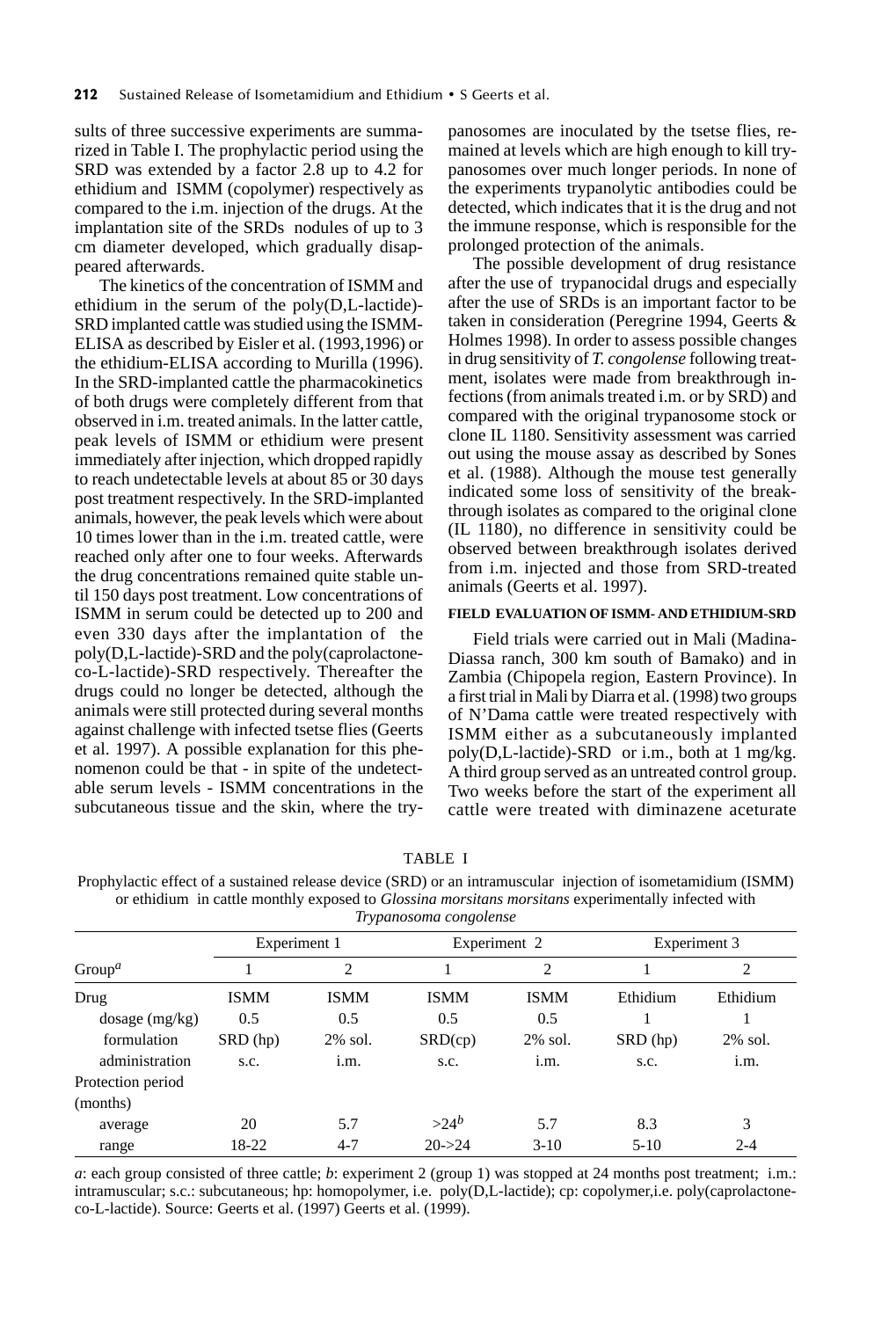(Berenil®, Hoechst) at 7 mg/kg. All animals were examined parasitologically using the darkground buffy coat technique (Murray et al. 1977) before the start of the trial and afterwards at monthly intervals. The tsetse challenge was measured by the number of tsetse flies caught per trap per day at two-monthly intervals during the course of the experiment. The apparent density of *Glossina morsitans submorsitans,* the most important tsetse species, varied between 11.9 and 38.7. Forty six to 68% of the flies harboured metacyclic trypanosomes. *T. vivax, T. congolense* and *T. brucei* were found respectively in 61.2%, 14.9% and 1.8% of the flies. Eight months after treatment the cumulative infection rate was 27.7%, 58.8% and 77.4% in the SRD-implanted, the i.m. injected and the control group respectively (Table II). Statistical analysis showed a significant difference of the trypanosomiasis incidence between the two treatment groups, which clearly proves that even under a high tsetse and trypanosomiasis challenge the ISMM-SRD gave a much better protection than the i.m. injection of the drug. During the first months after the implantation, however, a small number of cattle became infected with *T. vivax* probably due to an insufficient release of the drug during the first weeks after the implantation of the device (Diarra et al. 1998).

A second trial in Mali, in similar conditions as the previous one, included five groups of N'Dama cattle: two groups were treated with ISMM, either as a poly(caprolactone-co-L-lactide)-SRD or i.m.; two other groups with ethidium either as a poly(D,L-lactide)-SRD or i.m., all at 1 mg/kg. A fifth group served as an untreated control group. The results of this trial, which are summarised in Table II, confirmed the ISMM results obtained in the first trial.

For ethidium, however, the cumulative infection rate in the implanted and the i.m. injected animals was very similar over the whole observation period (Geerts et al. man. prep.). This latter result is in contradiction with the results obtained in Zambia, where 50% of the Angoni (Sanga type) cattle which received the ethidium-SRD remained protected up to the fourth month after treatment, whereas in the group treated i.m. with ethidium 50% of the cattle were protected up to the second month (Mubanga 1996). The breakthrough infections during the first weeks after the implantation of the SRDs, which were reported by Diarra et al. (1998), were also observed in this experiment.

### **CONCLUSIONS**

Analysis of the experiments described above shows that the results obtained with ISMM-SRD were the most promising, since it was possible to obtain significant extension of the protection period both under laboratory and field conditions. Although the ethidium-SRD gave good results under laboratory conditions and in field trials in Zambia, contradictory results were obtained in Mali. Further experiments will be necessary before definitive conclusions on the efficacy of ethidium-SRD can be drawn.

Both polymers - poly(D,L-lactide) or poly (caprolactone-co-L-lactide) (80/20 w/w) - have given very good results. The latter polymer, however, is cheaper and more flexible than the former and provides a longer protection period, at least under experimental conditions. However, it is less biodegradable than the homopolymer.

Further potential advantages of the ISMM-SRDs over the classical i.m. use of the drug are: (1) more certainty about the use of the correct dose (less possibility to dilute the product or to

| `ABI- |  |
|-------|--|
|-------|--|

Prophylactic effect of isometamidium or ethidium administered as sustained release devices or as i.m. injection to N'Dama cattle under field conditions in Mali

| Group                  | Experiment 1 |                |                          | Experiment 2 |             |              |              |              |
|------------------------|--------------|----------------|--------------------------|--------------|-------------|--------------|--------------|--------------|
|                        |              | $\overline{c}$ | 3                        |              | 2           | 3            | 4            |              |
| Treatment <sup>a</sup> | <b>ISMM</b>  | <b>ISMM</b>    | <b>CONTR</b>             | <b>ISMM</b>  | <b>ISMM</b> | <b>ETHID</b> | <b>ETHID</b> | <b>CONTR</b> |
| Formulation            | <b>SRD</b>   | sol            | $\overline{\phantom{0}}$ | <b>SRD</b>   | sol         | <b>SRD</b>   | sol          |              |
|                        | (hp)         |                |                          | (cp)         |             | (hp)         |              |              |
| No. of animals         | 44           | 42             | 36                       | 23           | 24          | 23           | 24           | 24           |
| <b>CIR</b>             |              |                |                          |              |             |              |              |              |
| 8 mptr                 | 27.7         | 58.5           | 77.4                     | 26.1         | 41.6        | 49           | 57.1         | 70.8         |
| 12 mptr                | NA           | NA             | NA                       | 56.5         | 87.8        | 94.4         | 92.7         | 91.6         |

*a*: all treatments were at a dosage of 1 mg/kg; NA: not available; CIR: cumulative infection rate; mptr: months post treatment. Source: Diarra et al. (1998), Geerts et al. (1999).